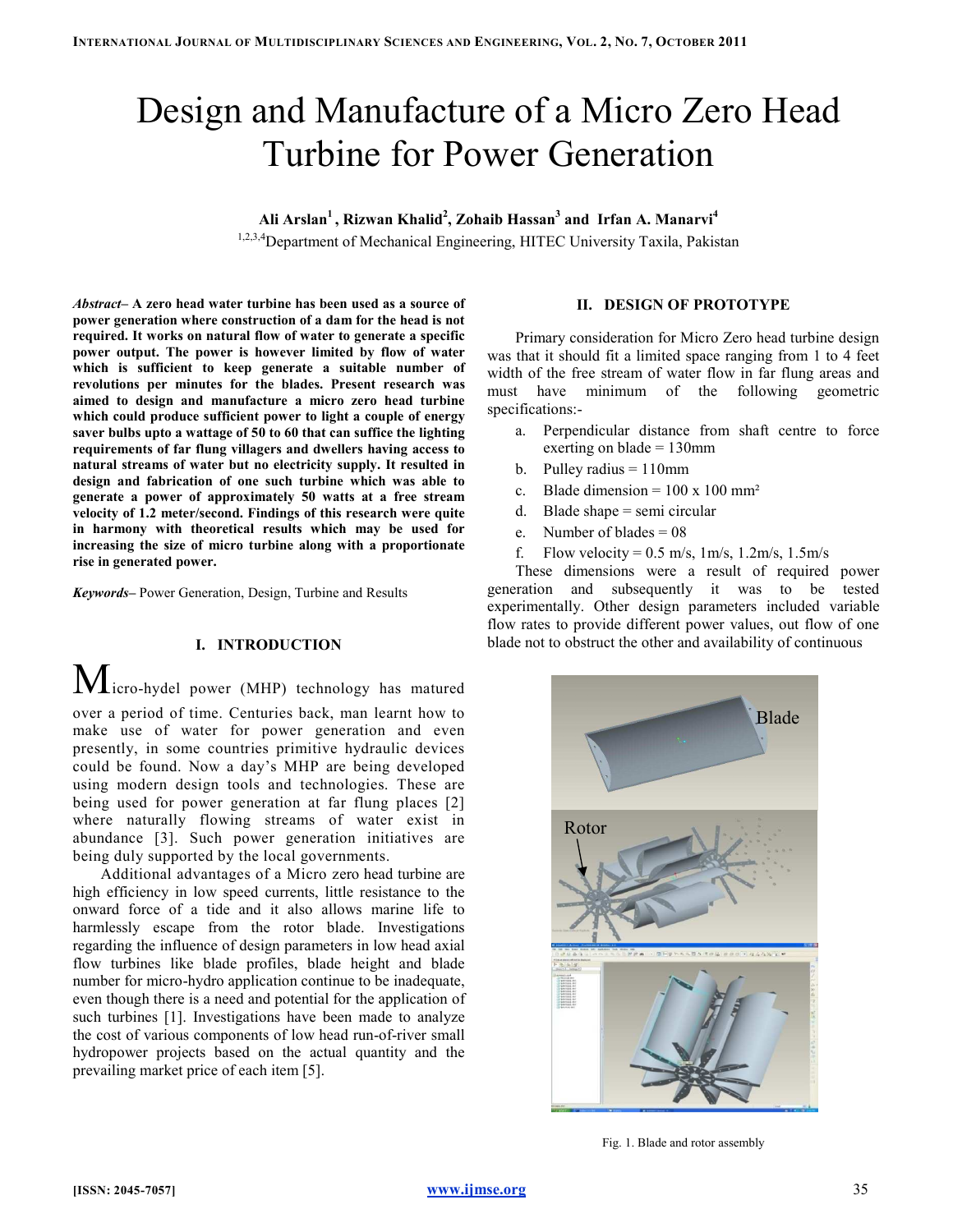value of torque at a certain rpm for same value of power generation. The calculated geometric dimensions were used to arrive at prototype design as shown in fig-1 which shows the design of individual blade, an exploded view of the rotor and blade assembly and final assembly of the complete turbine blade and rotor.

#### A. Design of Blade

Shape of blade was made as a semi-circular bucket so that maximum flow rate may enter from the free stream and its thickness was based on strength to thickness ratio. Use of semicircular blade was expected to provide the following properties:-

- a. The velocity profile of water stream is normally high at the top surface and decreases downwards as shown in fig 2.
- b. A semi-circular shape was expected to allow more flow of water to enter bucket as compared to one that could be striking a flat plate. This property was also established by past research [4].



Fig. 2. Velocity profile on blade [4]

#### B. Geometric Model of Blade

For exact calculations of the geometry of a blade one has to consider the velocity V of water and angle α which Force applied by water profile makes with the centre line of blade. Therefore the component of velocity acting on bucket perpendicular could be represented as is VCosα. So when bucket is at centre line where  $\alpha = 0$ , the relationship of applied force of water could be given as:

## $Fi = \rho VA(V-u)$

Where u is bucket speed,  $\rho$  is density of water, V free stream velocity, u being bucket tangential velocity and A was the bucket area expected to be designed. The next important parameter was the angle between two buckets for finding the exact number of blades for providing optimum value of torque for a stabilized power output.

This angle was calculated by assuming that the bucket directly facing water is not rotating and is perpendicular to free stream of water initially. At this point all the water would be entering the bucket and bucket velocity is assumed to be zero. Whereas any consecutive at that instant could be at an angle to the water stream. Initial force of water striking the bucket could be termed as Fi that could be calculated through the following relationship:

$$
Fi = \rho VA(V-0) \quad (u = 0 \text{ when bucket is stationary})
$$

$$
= \rho AV^2
$$

However the fore being applied to the second bucket which is at an angle at  $\alpha$  could be found by the following relationship. Please note that value of u would be zero for this case also because both the buckets are stationery:

$$
Fr = \rho VA(VCos\alpha-0)
$$
  
= FiCos\alpha

These relationships would result in finding the angle between two consecutive buckets and torque values could be evaluated for a required power output. The schematics of two consecutive buckets are shown in Figure 3.0 and the values of Torque for various rpm of the micro turbine are shown in Figure 4.0. It may however be noticed that for a micro turbine and power output of 50watts approximately with head velocity of 1.2meter/second the highest value of torque obtained was at 25 degree between two consecutive buckets as seen from Fig. 4.



Fig. 3. Calculation of torque by number of blades



Fig. 4. Torque-Power relation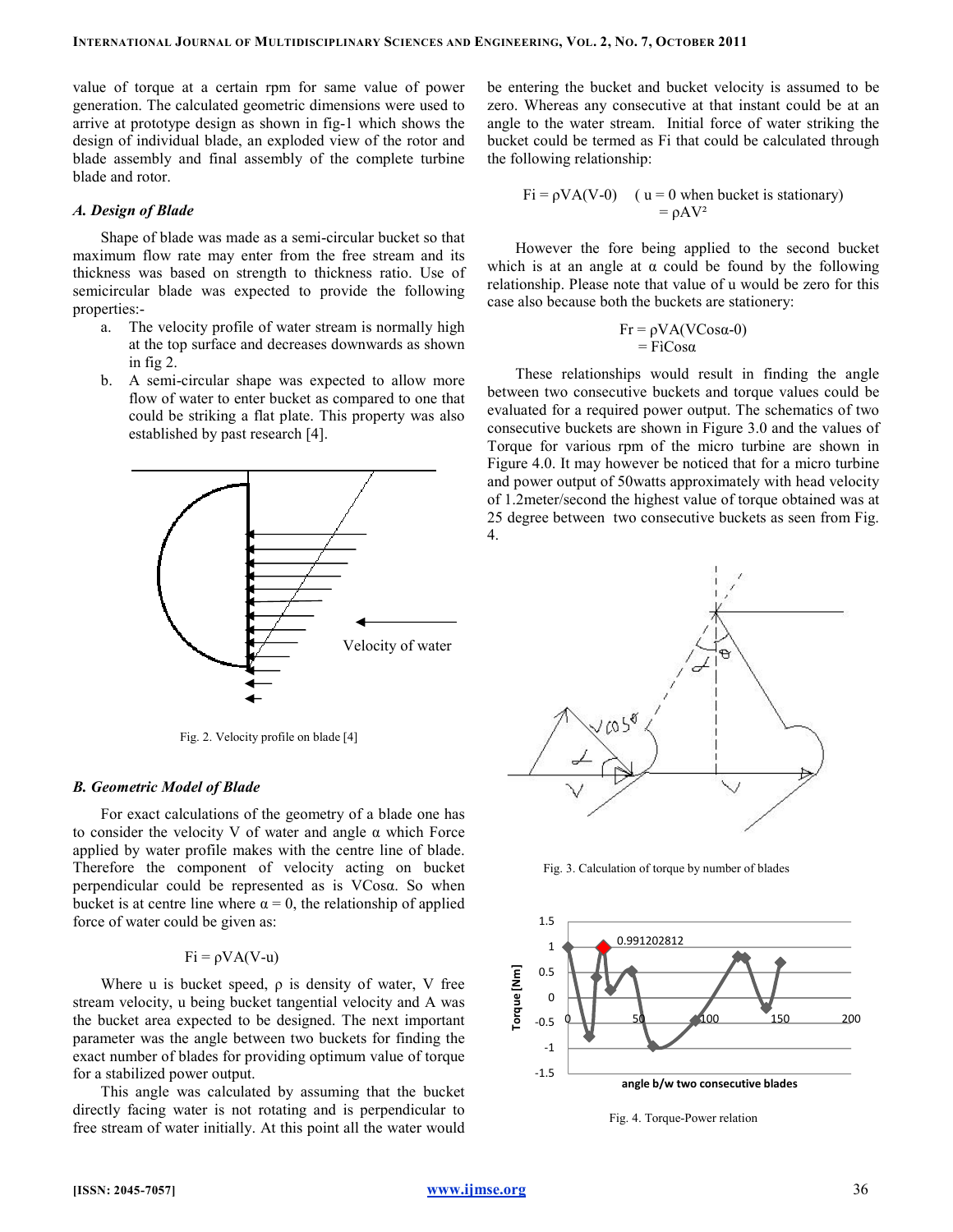Based on the above calculations, the total length of blade from shaft centre to tip of blade was estimated to 200mm. Its distance from shaft centre to pitch diameter was observed to be 150mm for one blade. However for estimating the total number of blades the circumference of the complete circle of the micro turbine came out to be 816.4mm. Based on this data the approximately 8 blades were estimated for the required torque and power generation. Typical geometric specifications of a blade are shown in Fig. 5.



Fig. 5. Blade dimensions

#### III. MATERIAL AND MANUFACTURING

Material Selection: For the current design, Aluminum 6061-T6 was chosen which had the following properties:-

| a. Density                   | $2.7$ g/cc |
|------------------------------|------------|
| b. Ultimate Tensile Strength | 310 MPa    |
| c. Tensile Yield strength    | 276 MPa    |
| d. Modulus of elasticity     | 68.9 GPa   |
| e. Poisson Ratio             | 0.33       |

Model Preparation: Ultimate design of the turbine was expected to have following parts:-

- a. Blade profile.
- b. rotor
- c. Bearings.
- d. Shaft.
- e. Pulley.
- f. Floating case.

The micro head turbine assembly was manufactured as per design and an electric power generation system was installed on it for converting mechanical torque to electrical power. Final assembly of the design and manufactured turbine with power output attachments are shown in Fig. 6 and Fig. 7.

After manufacturing and assembly the turbine was tested. The methodology of testing and its results are discussed in the subsequent paras.



Fig. 6. Aluminum zero head turbine



Fig. 7. Power attachments

### IV. TURBINE TESTING

The turbine was tested in a free water stream environment. Force applied on the buckets, torque generated, power output and electrical load which could be powered by the turbine was evaluated for various flow velocities. The relationships observed are shown in Fig. 7.

It may be observed that the power values increased exponentialy at a higher gradient. This trend was followed by powered electrical load and Force generated by the water stream at higher velocities. The exact values of these parameters are given at the end of this paper in table 1.0. The testing is however shown in Fig. 9.



Fig. 8. Results at different flow rates.

[ISSN: 2045-7057] www.ijmse.org 37